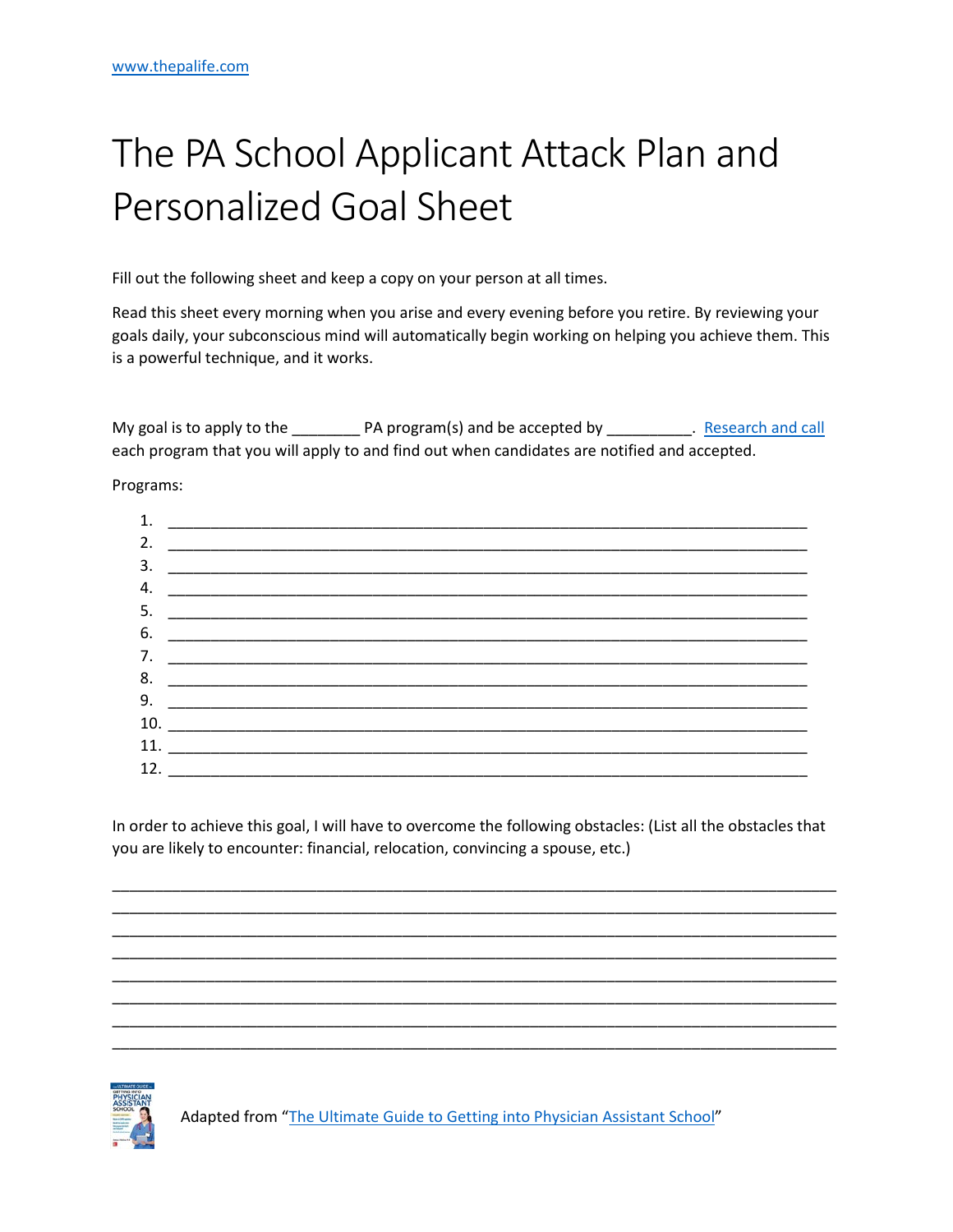The following people and organizations will help me to achieve this goal: (List everyone who can help you along the way, i.e., other PAs, the AAPA, your state chapter of the AAPA, friends, relatives, and me.)

To be a competitive candidate I will have to: (What will it take for you to stand out from the crowd? For example, will you have to take more science courses, gain more experience, work on getting a great letter of reference?)

Beginning tonight, I will start putting into action the following plan: (Ask yourself what you can do right now to get started.)



Adapted from "The Ultimate Guide to Getting into Physician Assistant School"